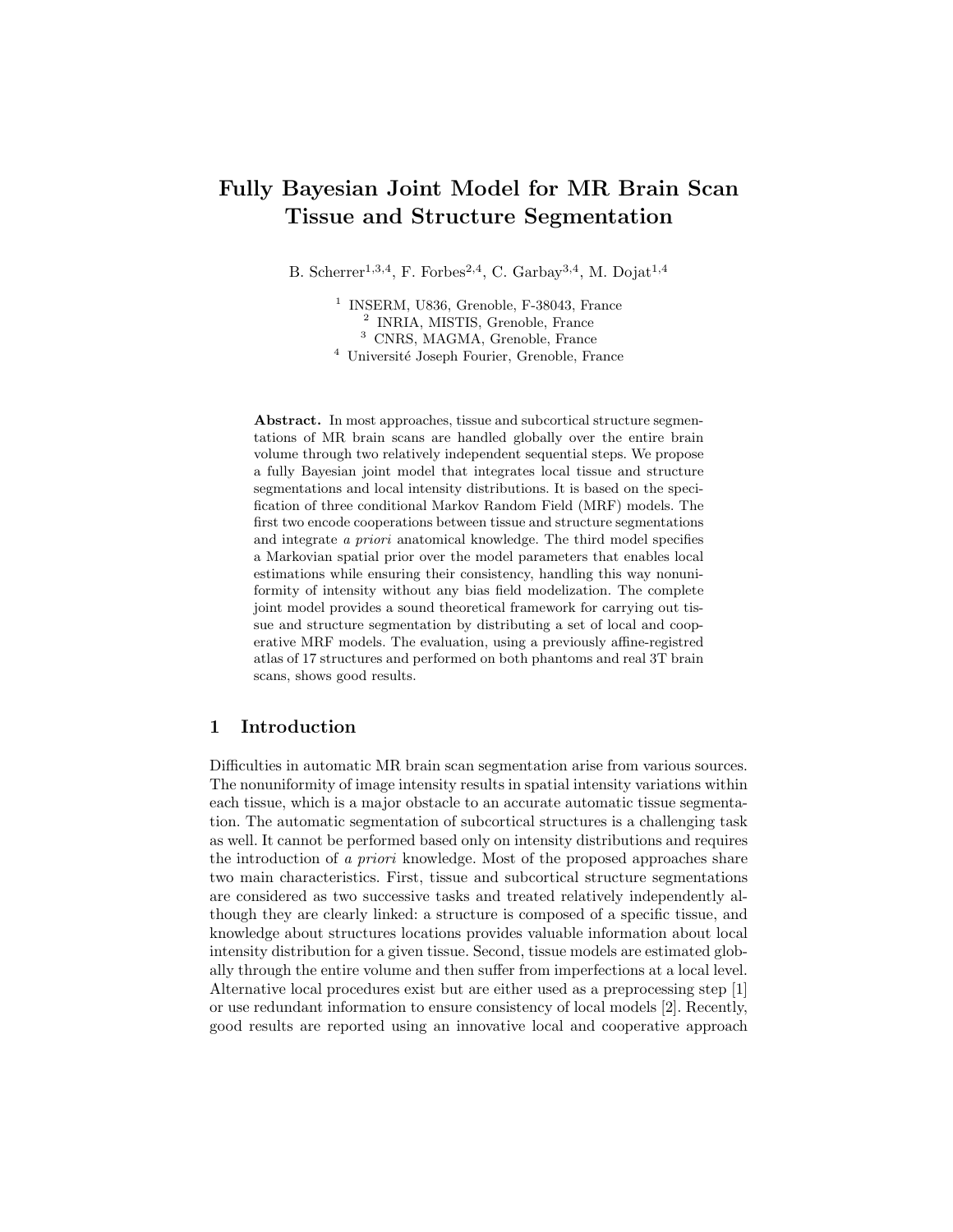[3]. It performs tissue and subcortical structure segmentation by distributing through the volume a set of local Markov Random Field (MRF) models which better reflect local intensity distributions. Local MRF models are used alternatively for tissue and structure segmentations. Although satisfying in practice, these tissue and structure MRF's do not correspond to a valid joint probabilistic model and are not compatible in that sense. As a consequence, important issues such as convergence or other theoretical properties of the resulting local procedure cannot be addressed. In addition, in [3], cooperation mechanisms between local models are somewhat arbitrary and independent of the MRF models themselves. Our contribution is then to propose a fully Bayesian framework in which we define a joint model that links local tissue and structure segmentations but also the model parameters so that both types of cooperations, between tissues and structures and between local models, are deduced from the joint model and optimal in that sense. Our model has the following main features: 1) cooperative segmentation of both tissues and structures is encoded via a joint probabilistic model specified through conditional MRF models which capture the relations between tissues and structures. This model specifications also integrate external a priori knowledge in a natural way; 2) intensity nonuniformity is handled by using a specific parametrization of tissue intensity distributions which induces local estimations on subvolumes of the entire volume; 3) global consistency between local estimations is automatically ensured by using a MRF spatial prior for the intensity distributions parameters. Estimation within our framework is defined as a Maximum A Posteriori (MAP) estimation problem and is carried out by adopting an instance of the Expectation Maximization (EM) algorithm [4]. We show that such a setting can adapt well to our conditional models formulation and simplifies into alternating and cooperative estimation procedures for standard Hidden MRF models.

### 2 A fully Bayesian joint model for tissues and structures

We consider a finite set V of N voxels on a regular 3D grid. We denote by  $y = \{y_1, \ldots, y_N\}$  the intensity values observed respectively at each voxel and by  $\mathbf{t} = \{t_1, \ldots, t_N\}$  the hidden tissue classes. The  $t_i$ 's take their values in  $\{e_1, e_2, e_3\}$ where  $e_k$  is a 3-dimensional binary vector whose  $k^{th}$  component is 1, all other components being  $0$ . In addition, we consider  $L$  subcortical structures and denote by  $\mathbf{s} = \{s_1, \ldots, s_N\}$  the hidden structure classes at each voxel. Similarly, the  $s_i$ 's take their values in  $\{e'_1, \ldots, e'_L, e'_{L+1}\}$  where  $e'_{L+1}$  corresponds to an additional background class. As parameters  $\theta$ , we will consider the parameters describing the intensity distributions for the  $K = 3$  tissue classes. They are denoted by  $\theta = (\theta_i^k, i \in V, k = 1...K)$ . We will write (<sup>t</sup> means transpose) for all  $k = 1,...K$ ,  $\theta^k = (\theta_i^k, i \in V)$  and for all  $i \in V$ ,  $\theta_i = {}^t(\theta_i^k, k = 1, \dots K)$ . Standard approaches usually consider that intensity distributions are Gaussian distributions for which the parameters depend only on the tissue class. Although the Bayesian approach makes the general case possible, in practice we will consider  $\theta_i^k$ 's equal for all voxels i in some prescribed regions (see below).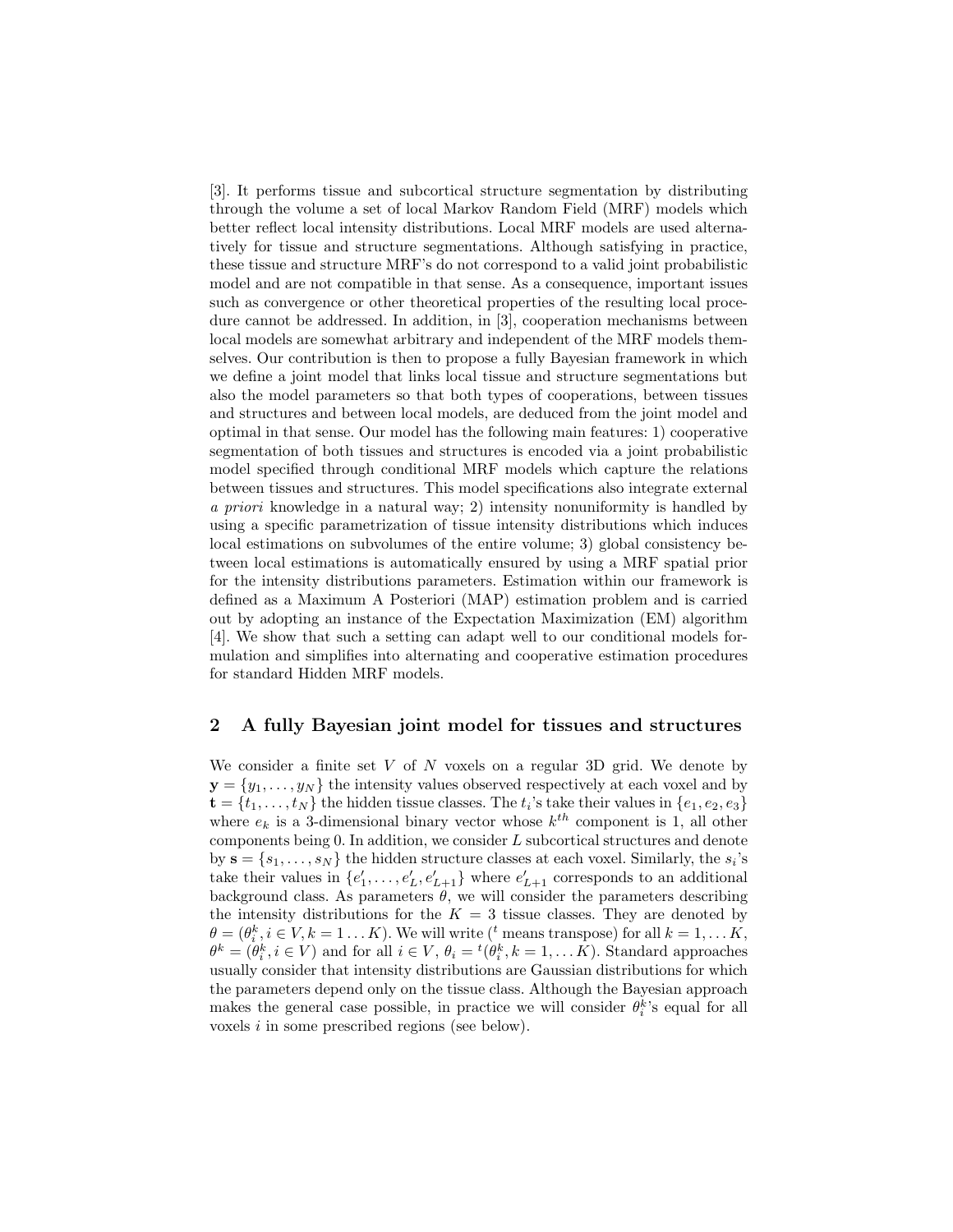To explicitly take into account the fact that tissue and structure classes are related, we adopt a discriminative approach in which a conditional model  $p(t, s, \theta | y)$  is constructed from the observations and labels but the marginal  $p(\mathbf{y})$  is not modelled explicitly (see [5] for the rational of such an approach). The distribution  $p(\mathbf{t}, \mathbf{s}, \theta | \mathbf{y})$  is fully specified when the two conditional distributions  $p(\mathbf{t}, \mathbf{s}|\mathbf{y}, \theta)$  and  $p(\theta|\mathbf{y}, \mathbf{t}, \mathbf{s})$  are defined. The distribution  $p(\mathbf{t}, \mathbf{s}|\mathbf{y}, \theta)$  can be in turn specified by defining  $p(\mathbf{t}|\mathbf{s}, \mathbf{y}, \theta)$  and  $p(\mathbf{s}|\mathbf{t}, \mathbf{y}, \theta)$ . The advantage of the later conditional models is that they can capture in an explicit way the effect of tissue segmentation on structure segmentation and vice versa. In what follows, notation  ${}^txx'$  denotes the scalar product between two vectors x and x'.

Structure conditional Tissue model. We define  $p(t|s, y, \theta)$  as a Markov Random Field in t with the following energy function,

$$
H_{T|S,Y,\theta}(\mathbf{t}|\mathbf{s},\mathbf{y},\theta) = \sum_{i\in V} \left( t_{t_i\gamma_i(s_i)} + \sum_{j\in \mathcal{N}(i)} V_{ij}^T(t_i,t_j;\eta_T) + \log g_T(y_i;{}^t\theta_i t_i) \right), \tag{1}
$$

where  $\mathcal{N}(i)$  denotes the voxels neighboring i,  $g_T(y_i; {}^t\theta_i t_i)$  is the Gaussian distribution with parameters  $\theta_i^k$  if  $t_i = e_k$  and the external field  $\gamma_i$  depends on  $s_i$  and is defined by  $\gamma_i(s_i) = e_{T^{s_i}}$  if  $s_i \in \{e'_1, \ldots, e'_L\}$  and  $\gamma_i(s_i) = \mathbf{0}$  otherwise, with  $T^{s_i}$  denoting the tissue of structure  $s_i$  and **0** the 3-dimensional null vector. The rational for choosing such an external field, is that depending on the structure present at voxel  $i$  and given by the value of  $s_i$ , the tissue corresponding to this structure is more likely at voxel  $i$  while the two others tissues are penalized by a smaller contribution to the energy through a smaller external field value. When  $i$  is a background voxel, the external field does not favor a particular tissue. The Gaussian parameters  $\theta_i^k = (\mu_i^k, \lambda_i^k)$  are respectively the mean and issue. The Gaussian parameters  $\sigma_i = (\mu_i, \lambda_i)$  are respectively the mean and precision which is the inverse of the variance. We use similar notation such as  $\mu = (\mu_i^k, i \in V, k = 1...K)$  and  $\mu^k = (\mu_i^k, i \in V)$ , etc.

Tissue conditional structure model. A priori knowledge on structures is incorporated through a field  $f = \{f_i, i \in V\}$  where  $f_i = {}^t(f_i(e'_i), i = 1...L+1)$ and  $f_i(e'_l)$  represents some prior probability that voxel i belongs to structure l, provided by a registered probabilistic atlas. We then define  $p(s|t, y, \theta)$  as a Markov Random Field in s with the following energy function,

$$
H_{S|T,Y,\theta}(\mathbf{s}|\mathbf{t},\mathbf{y},\theta) = \sum_{i\in V} \left( t_{s_i} \log f_i + \sum_{j\in \mathcal{N}(i)} V_{ij}^S(s_i,s_j;\eta_S) + \log g_S(y_i|t_i,s_i,\theta_i) \right) (2)
$$

where  $g_S(y_i|t_i, s_i, \theta_i)$  is defined as follows,

$$
g_S(y_i|t_i, s_i, \theta) = [g_T(y_i; {}^t\theta_i e_{T^{s_i}}) f_i(s_i)]^{w(s_i)} [g_T(y_i; {}^t\theta_i t_i) f_i(e'_{L+1})]^{(1-w(s_i))} (3)
$$

where  $w(s_i)$  is a weight dealing with the possible conflict between values of  $t_i$ and  $s_i$ . For simplicity we set  $w(s_i) = 0$  if  $s_i = e'_{L+1}$  and  $w(s_i) = 1$  otherwise. Other parameters in (1) and (2) include interaction parameters  $\eta_T$  and  $\eta_S$  which are considered here as hyperparameters to be specified (see Section 4).

Conditional model for the parameter  $\theta$ . To ensure spatial consistency between the parameter values, we define  $p(\theta|\mathbf{y}, \mathbf{t}, \mathbf{s})$  also as a MRF. In practice however, in the general setting of Section 2, there are too many parameters and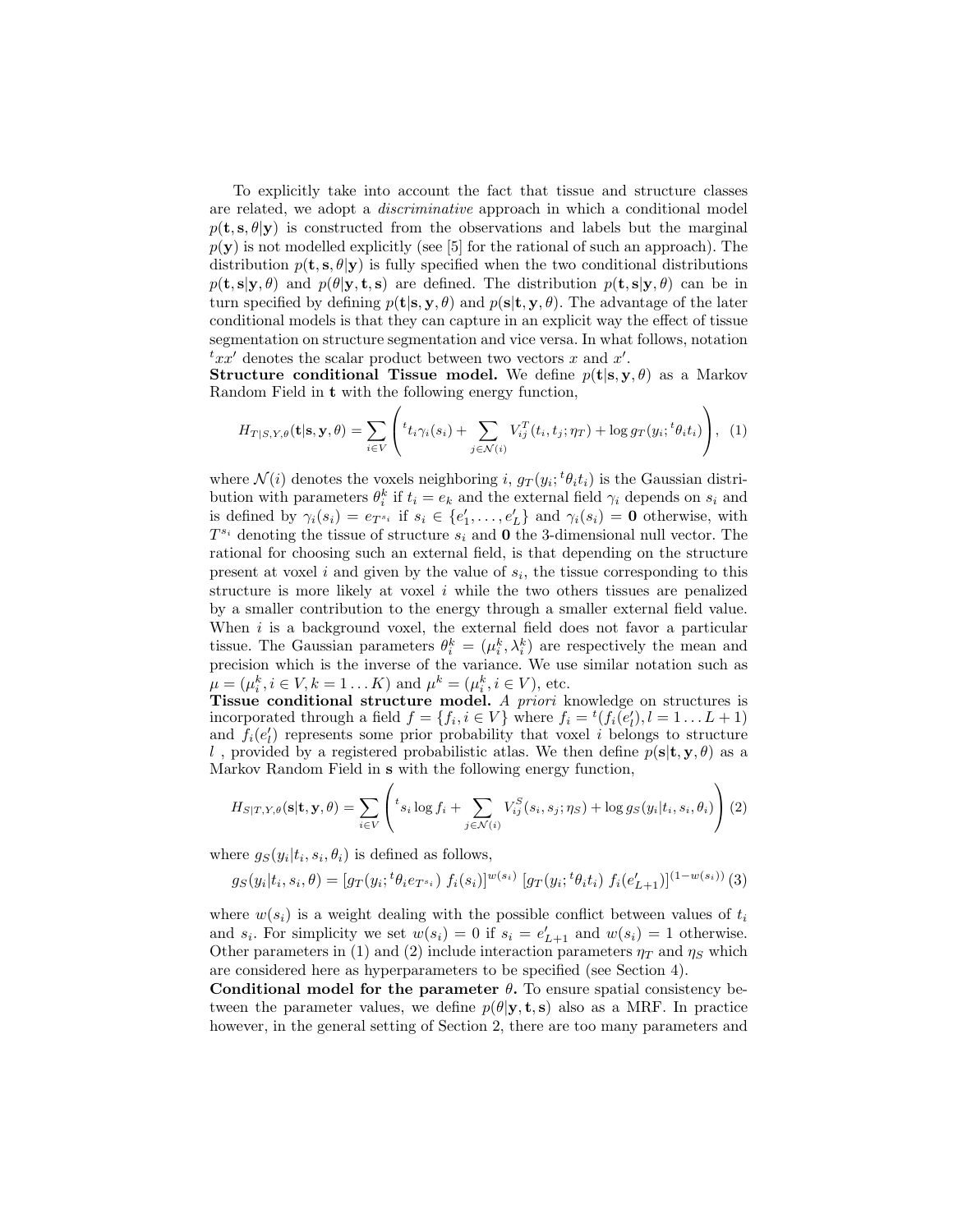estimating them accurately is not possible. Our local approach consists then in considering a regular cubic partioning  $\mathcal C$  of  $V$  in a number of non-overlapping subvolumes  $\{V_c, c \in \mathcal{C}\}\)$ . We assume that for all  $c \in \mathcal{C}$  and all  $i \in V_c$ ,  $\theta_i = \theta_c$ and consider a pairwise MRF on  $\mathcal C$  with energy function denoted by  $H^{\mathcal C}_{\theta}(\theta)$ where by extension  $\theta$  denotes the set of distinct values  $\theta = {\theta_c, c \in \mathcal{C}}$ . It follows that  $p(\theta|\mathbf{y}, \mathbf{t}, \mathbf{s})$  is defined as a MRF with the following energy function,  $H_{\theta|Y,T,S}(\theta|{\bf y},{\bf t},{\bf s})=H_{\theta}^{\mathcal C}(\theta)+\,\sum_{n}$ c∈C  $\log$   $\Pi$  $\prod_{i \in V_c} g_S(y_i|t_i, s_i, \theta_c)$ , where  $g_S(y_i|t_i, s_i, \theta_c)$  is the expression in (3). The specific form of the Markov prior on  $\theta$  is specified in

Section 3.

## 3 Estimation by Generalized Alternating Minimization

Ultimately, we are interested in maximizing over **t**, s and  $\theta$  the posterior distribution  $p(\mathbf{t}, \mathbf{s}, \theta | \mathbf{y})$ . This problem is greatly simplified when the solution is determined within an EM algorithm framework. Let us denote  $z = (t, s)$  and let  $\mathcal D$  be the set of all probability distributions on **z**. As discussed in [4], EM can be viewed as an alternating maximization procedure of a function  $F$  defined, for any probability distribution  $q \in \mathcal{D}$ , by  $F(q, \theta) = \sum_{\mathbf{z} \in \mathcal{Z}} \ln p(\mathbf{y}, \mathbf{z} | \theta) q(\mathbf{z}) + I[q]$ , where  $I[q] = -E_q[\log q(\mathbf{Z})]$  is the entropy of  $q(E_q)$  denotes the expectation with regard to  $q$ ). When considering our MAP problem, we can replace (see eg. [6]) the function  $F(q, \theta)$  by  $F(q, \theta) + \log p(\theta)$ . It comes the following alternating procedure: starting from a current value  $(q^{(r)}, \theta^{(r)}) \in \mathcal{D} \times \Theta$ , set alternatively

$$
q^{(r+1)} = \arg\max_{q \in \mathcal{D}} F(q, \theta^{(r)}) = \arg\max_{q \in \mathcal{D}} \sum_{\mathbf{z} \in \mathcal{Z}} \log p(\mathbf{z}|\mathbf{y}, \theta^{(r)}) q(\mathbf{z}) + I[q] \tag{4}
$$

$$
\theta^{(r+1)} = \arg \max_{\theta \in \Theta} F(q^{(r+1)}, \theta) + \log p(\theta) = \arg \max_{\theta \in \Theta} \sum_{\mathbf{z} \in \mathcal{Z}} \log p(\theta | \mathbf{y}, \mathbf{z}) q^{(r+1)}(\mathbf{z}). \tag{5}
$$

The last equalities in (4) and (5) come from straightforward probabilistic rules and show that inference can be described in terms of the conditional models  $p(\mathbf{z}|\mathbf{y}, \theta)$  and  $p(\theta|\mathbf{y}, \mathbf{z})$ . However, solving the optimization (4) over the set D of probability distributions  $q_{(T,S)}$  on  $(\mathbf{T}, \mathbf{S})$  leads for the optimal  $q_{(T,S)}$  to  $p(\mathbf{t}, \mathbf{s} | \mathbf{y}, \theta^{(r)})$  which is intractable in our model. We therefore propose an EM variant in which the E-step is not performed exactly. This variant falls in the Generalized Alternating Minimization (GAM) procedures family for which convergence results are available [4]. The optimization (4) is solved instead over a restricted class of probability distributions  $D$  which is chosen as the set of distributions that factorize as  $q_{(T,S)}(\mathbf{t}, \mathbf{s}) = q_T(\mathbf{t}) q_S(\mathbf{s})$  where  $q_T$  (resp.  $q_S$ ) belongs to the set  $\mathcal{D}_T$  (resp.  $\mathcal{D}_S$ ) of probability distributions on **T** (resp. on **S**). This variant leads to a two stage E-step. Using two equivalent expressions of  $F$  when q factorizes as in  $\mathcal{D}$ , we can show that these two steps reduce to,

$$
\begin{aligned} \n\mathbf{E}\text{-}\mathbf{T}\text{-}\mathbf{step:} \ q_T^{(r+1)} &= \arg\max_{q_T \in \mathcal{D}_T} E_{q_T} [E_{q_S^{(r)}}[\log p(\mathbf{T}|\mathbf{S}, \mathbf{y}, \theta^{(r)})]] + I[q_T] \\ \n\mathbf{E}\text{-}\mathbf{S}\text{-}\mathbf{step:} \ q_S^{(r+1)} &= \arg\max_{q_S \in \mathcal{D}_S} E_{q_S} [E_{q_T^{(r+1)}}[\log p(\mathbf{S}|\mathbf{T}, \mathbf{y}, \theta^{(r)})]] + I[q_S] \n\end{aligned}
$$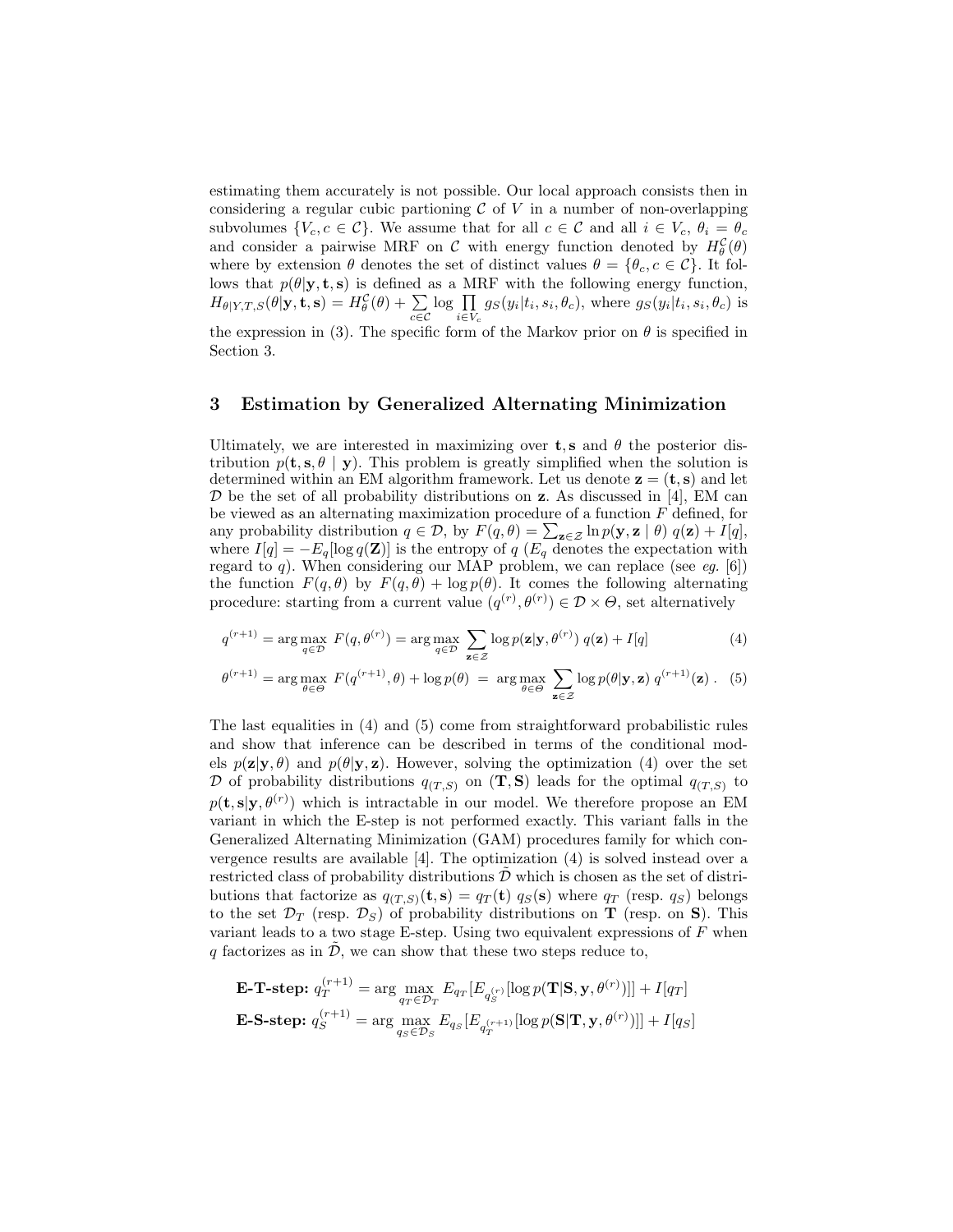More generally, we can adopt in addition, an Incremental EM approach [4] which allows re-estimation of the parameters (here the  $\theta$ ) to be performed based on only a sub-part of the hidden variables. This mean that we can incorporate an Mstep (5) in between the updating of  $q_T$  and  $q_S$ . Similarly, hyperparameters could be updated there too. Steps E-T and E-S can be further specified by computing the expectations with regards to  $q_S^{(r)}$  $s^{(r)}$  and  $q_T^{(r+1)}$  $T^{(r+1)}$ . Using the structure conditional model definition  $(1)$  and omitting the terms that do not depend on T, it appears that step E-T is equivalent to the E-step one would get when applying EM to a standard Hidden MRF in t. More specifically, the external field term comes from  $E_{q_S^{(r)}}[\gamma_i(S_i)] = \sum_{l=1}^L$  $\sum_{l=1}^{n} e_{T^l} q_{S_i}^{(r)}$  $S_i^{(r)}(e'_l)$ , which is a 3-component vector whose  $k^{th}$  $(k = 1, \ldots, 3)$  component represents the probability that voxel i belongs to a structure whose tissue class is  $k$ . The stronger this probability the more a priori favored is tissue k. The data term is  $\sum \log g_T(y_i; {}^t \theta_i^{(r)} t_i)$ . To solve this step, then, various inference techniques for Hidden MRF's can be applied. In this paper, we adopt Mean field like algorithms as in [3]. Similarly, using definitions  $(2)$  and  $(3)$  and omitting terms that do not depend on S, step E-S can be seen as the E-step for a standard Hidden MRF in s with an external field incorporating prior structure knowledge through  $f$  and class distributions given by  $g'_{S}$  which comes from the computation of  $E_{q_T^{(r+1)}}[\log g_S(y_i|T_i, S_i, \theta_i^{(r)})]$ . More specifically,  $g'_{S}(y_i|s_i,\theta_i) = [g_T(y_i; {}^t\theta_i e_{T^{s_i}}) \ f_i(s_i)]^{w(s_i)} \ [(\prod_{k=1}^3 g_T(y_i; \theta_i^k)^{q_{T_i}^{(r+1)}(e_k)}) f_i(e'_{L+1})]^{(1-w(s_i))} \ .$ In this later expression, the product corresponds to a Gaussian distribution with mean  $\sum_{n=1}^3$  $k=1$  $\mu_i^k$   $\lambda_i^k$   $q_{T_i}^{(r+1)}$  $\frac{(r+1)}{T_i}(e_k)/\sum_{i=1}^3$  $k=1$  $\lambda_i^k$   $q_{T_i}^{(r+1)}$  $T_i^{(r+1)}(e_k)$  and precision  $\sum_{k=1}^{3}$  $k=1$  $\lambda_i^k$   $q_{T_i}^{(r+1)}$  $T_i^{(r+1)}(e_k).$ We now turn to the resolution of step (5), for  $\theta_i$ 's constant over subvolumes

of a given partition C. Denoting by  $p(\theta)$  the MRF prior on  $\theta = {\theta_c, c \in \mathcal{C}}$ , *ie.*  $p(\theta) \propto \exp(H_{\theta}^{\mathcal{C}}(\theta))$  and using the additional natural assumption that  $p(\theta) =$  $\prod^K$  $k=1$  $p(\theta^k)$ , (5) is equivalent to  $\forall k = 1 \ldots K, \quad \theta^{k} \, (r+1) = \arg \max_{\theta^k \in \Theta^k} p(\theta^k) \, \prod_{\sigma \in \Theta^k}$  $\Pi$  $g_T(y_i;\theta^k_c)^{a_{ik}}$ . (6)

where  $a_{ik} = q_{T_i}(e_k)q_{S_i}(e'_{L+1}) + \sum_{l \; st. T^l = e_k} q_{S_i}(e_l)$ . The second term in  $a_{ik}$  is the probability that voxel i belongs to one of the structures made of tissue  $k$ . The  $a_{ik}$ 's sum to one (over k) and  $a_{ik}$  can be interpreted as the probability for voxel  $i$  to belong to the tissue class  $k$  when both tissue and structure segmentations information are combined. When  $p(\theta^k)$  is chosen as a Markov field, the exact maximization  $(6)$  is still intractable and we use the following ICM [7] algorithm: for a current estimation of  $\theta^k$  at iteration  $\nu$ , we consider in turn,

$$
\forall c \in \mathcal{C}, \quad \theta_c^k \,^{(\nu+1)} = \arg \max_{\theta_c^k \in \Theta^k} p(\theta_c^k \mid \theta_{\mathcal{N}(c)}^{k(\nu)}) \prod_{i \in V_c} g_T(y_i; \theta_c^k)^{a_{ik}},\tag{7}
$$

c∈C

 $i\in V_c$ 

where  $\mathcal{N}(c)$  denotes the indices of the subvolumes that are neighbors of subvolume c and  $\theta_{\mathcal{N}(c)}^k = \{\theta_{c'}^k, c' \in \mathcal{N}(c)\}.$  At convergence, the obtained values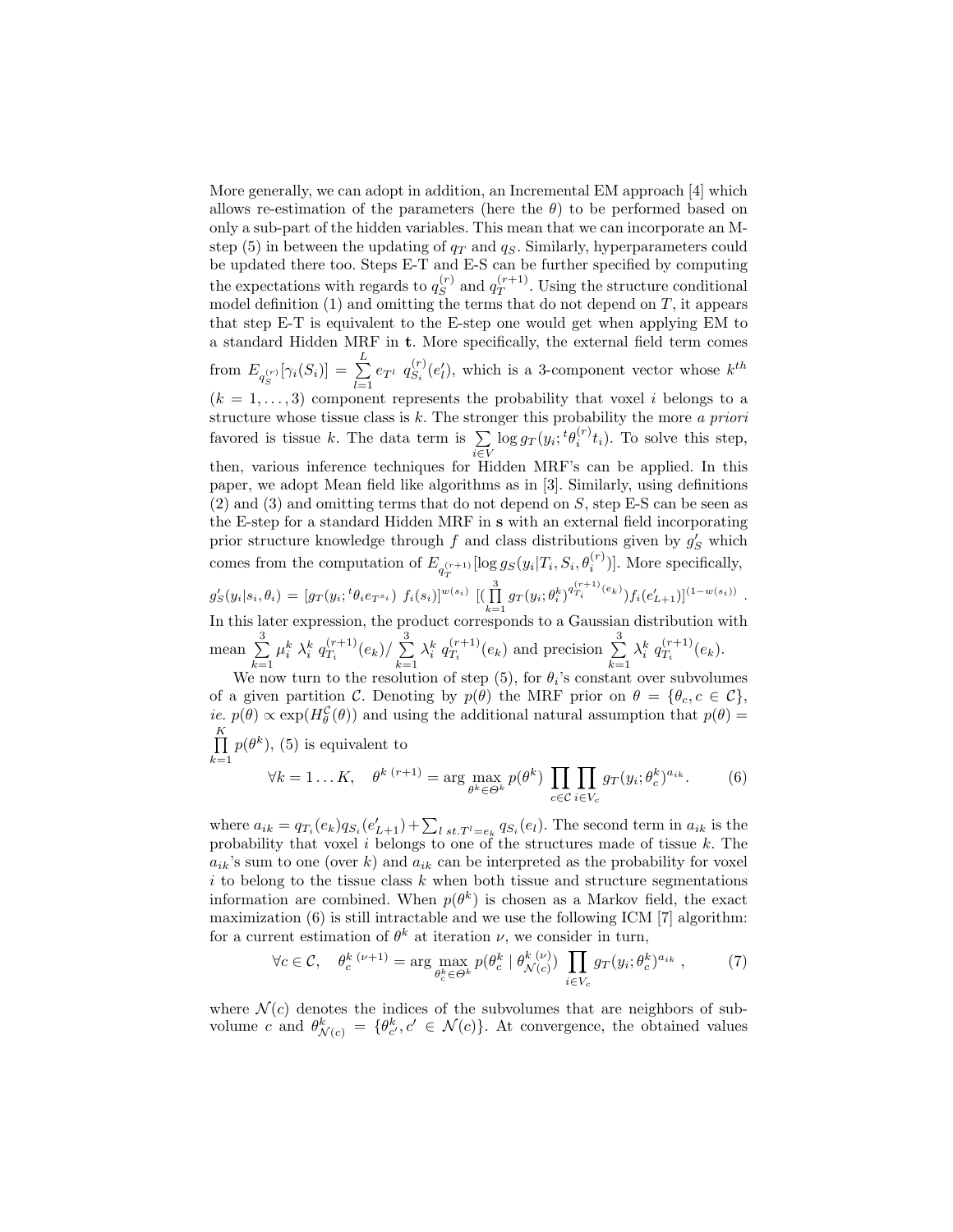give the updated estimation  $\theta^{k}(r+1)$ . The particular form (7) above actually dictates the specification of the prior for  $\theta$ . Indeed Bayesian analysis indicates that a natural choice for  $p(\theta_c^k \mid \theta_{\mathcal{N}(c)}^k)$  has to be among conjugate or semiconjugate priors for the Gaussian distribution  $g_T(y_i; \theta_c^k)$  [6]. We choose to consider here the latter case. In addition, we assume that the Markovian dependence applies only to the mean parameters and consider that  $p(\theta_c^k | \theta_{\mathcal{N}(c)}^k)$  =  $p(\mu_c^k \mid \mu_{\mathcal{N}(c)}^k) \ p(\lambda_c^k)$  , with  $p(\mu_c^k \mid \mu_{\mathcal{N}(c)}^k)$  set to a Gaussian distribution with mean  $m_c^k + \sum_{c' \in \mathcal{N}(c)} \eta_{cc'}^k(\mu_{c'}^k - m_{c'}^k)$  and precision  $\lambda_c^{0k}$ , and  $p(\lambda_c^k)$  set to a Gamma distribution with shape parameter  $\alpha_c^k$  and scale parameter  $b_c^k$ . The quantities  $\{m_c^k, \lambda_c^{0k}, \alpha_c^k, b_c^k, c \in \mathcal{C}\}\$ and  $\{\eta_{cc'}^k, c' \in \mathcal{N}(c)\}\$ are hyperparameters to be specified. For this choice, we get valid joint Markov models for the  $\mu^k$ 's (and therefore for the  $\theta^k$ 's) which are known as auto-normal [8] models. Whereas for the standard Normal-Gamma conjugate prior the resulting conditional densities fail in defining a proper joint model and caution must be exercised. After some straightforward algebra, we get the following updating formulas:

$$
\mu_c^{(\nu+1) k} = \frac{\lambda_c^{(\nu) k} \sum_{i \in V_c} a_{ik} y_i + \lambda_c^{0k} (m_c^k + \sum_{c' \in \mathcal{N}(c)} \eta_{cc'}^k (\mu_{c'}^{(\nu) k} - m_{c'}^k))}{\lambda_c^{(\nu) k} \sum_{i \in V_c} a_{ik} + \lambda_c^{0k}} \tag{8}
$$

and 
$$
\lambda_c^{(\nu+1) k} = \frac{\alpha_c^k + \sum_{i \in V_c} a_{ik}/2 - 1}{b_c^k + 1/2[\sum_{i \in V_c} a_{ik}(y_i - \mu_c^{(\nu+1) k})^2]}
$$
(9)

In these equations, quantities similar to the ones computed in standard EM for the mean and variance parameters appear weighted with other terms due to neighbors information. Namely, standard EM on voxels of  $V_c$  would estimate  $\mu_c^k$  as  $\sum_{i \in V_c} a_{ik} y_i / \sum_{i \in V_c} a_{ik}$  and  $\lambda_c^k$  as  $\sum_{i \in V_c} a_{ik} / \sum_{i \in V_c} a_{ik} (y_i - \mu_c^k)^2$ . In that sense formulas (8) and (9) intrinsically encode cooperation between local models.

From these parameters values constant over subvolumes we compute parameter values per voxel by using cubic splines interpolation between  $\theta_c$  and  $\theta_{c'}$  for all  $c' \in \mathcal{N}(c)$ . We go back this way to our general setting which has the advantage to ensure smooth variation between neighboring subvolumes and to intrinsically handle nonuniformity of intensity inside each subvolume.

### 4 Results

We chose not to estimate the parameters  $\eta_T$  and  $\eta_S$  but fixed them to the inverse of a decreasing temperature as proposed in [7]. In expressions (8) and (9), we set the  $m_c^k$ 's to zero and  $\eta_{cc}^k$  to  $|\mathcal{N}(c)|^{-1}$  where  $|\mathcal{N}(c)|$  is the number of subvolumes in  $\mathcal{N}(c)$ . The precision parameters  $\lambda_c^{0k}$  is set to  $N_c \lambda_g^k$  where  $\lambda_g^k$  is a rough precision estimation for class  $k$  obtained for instance using some standard EM algorithm run globally on the entire volume and  $N_c$  is the number of voxels in  $c$  that accounts for the effect of the sample size on precisions. The  $\alpha_c^k$ 's were set to  $|\mathcal{N}(c)|$  and  $b_c^k$  to  $|\mathcal{N}(c)|/\lambda_g^k$ , and the size of subvolumes to  $20^3$ voxels. We first carried out tissue segmentation only (FBM-T) and compare the results with LOCUS-T [3], SPM5 and FAST on both BrainWeb phantoms and real 3T brain scans (Figure 1). Our method shows very satisfying robustness to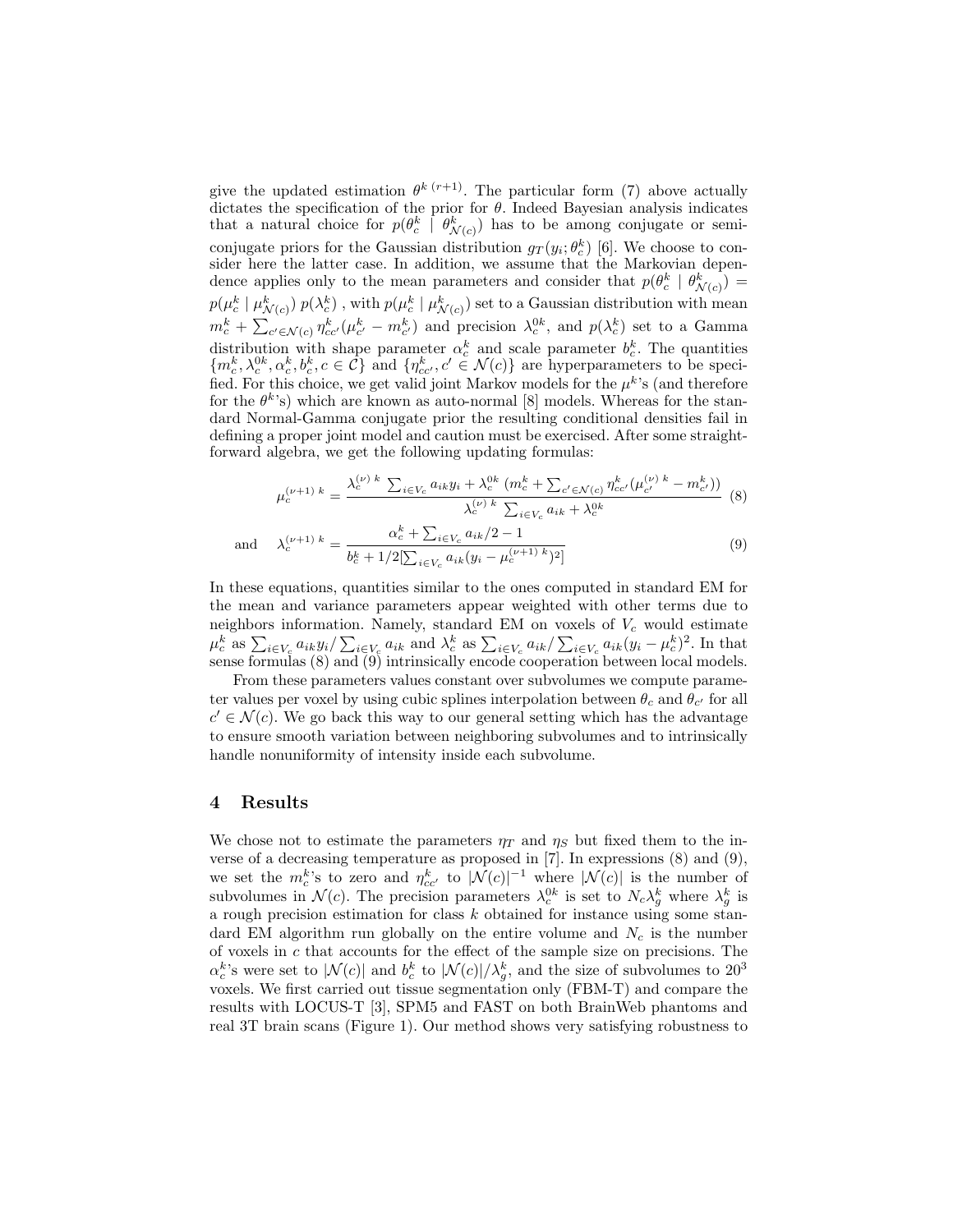noise and intensity nonuniformity. On BrainWeb images, it is better than SPM5 and comparable to LOCUS-T and FAST, for a low computational time. On real 3T scans, LOCUS-T and SPM5 also give in general satisfying results. For the joint tissue and structure model (FBM-TS) we introduced a priori knowledge based on the Harvard-Oxford subcortical probabilistic atlas. Figure 2 shows an evaluation on a real 3T brain scan, using FLIRT to affine-register the atlas. In this Figure, the gain obtained with tissue and structure cooperations is particularly clear for the putamens and thalamus. We also computed via STAPLE a structure gold standard using three manual expert segmentations of BrainWeb images. We considered the left caudate, left putamen and left thalamus which are of special interest in various neuroanatomical studies. The mean Dice metric over 8 experiments (phantoms with 3%, 5%, 7%, 9% of noise, with 20% or 40% of nonuniformity) was  $73.7\%$  for the caudate,  $84.7\%$  for the putamen and  $91.3\%$ for the thalamus. The computational time was less than 25min including the registration step. For comparison, LOCUS-TS [3], which uses a priori fuzzy spatial relations, led respectively to 84%, 70% and 71% in 15min. FBM-TS lower results for the caudate were due to a bad registration of the atlas in this region. For the putamen and thalamus the improvement is respectively of 14.7% and 20.3%. Freesurfer led respectively to  $88\%$ ,  $86\%$ ,  $90\%$  on the 5% noise,  $40\%$ nonuniformity image (resp. 74%, 84%, 91% for FBM-TS) with a computational time larger than 15 hours for 37 structures.



Fig. 1. FBM-T. Table (a): mean Dice metric and mean computational time (M.C.T) values on BrainWeb over 8 experiments for different values of noise (3%, 5%, 7%, 9%) and nonuniformity  $(20\%, 40\%)$ . Images  $(c)$ ,  $(d)$ ,  $(e)$ ,  $(f)$ : segmentations respectively by FBM-T, LOCUS-T, SPM5 and FAST of a highly nonuniform real 3T image (b).



Fig. 2. Real 3T brain scan (a). (b): tissue segmentation by FBM-T. (c) and (d): structure segmentation by FBM-TS and corresponding improved tissue segmentation. (e): 3-D reconstruction of the 17 segmented structures: the two lateral ventricules, caudates, accumbens, putamens, thalamus, pallidums, hippocampus, amygdalas and the brain stem. The computational time was  $<$  15 $min$  after the registration step.